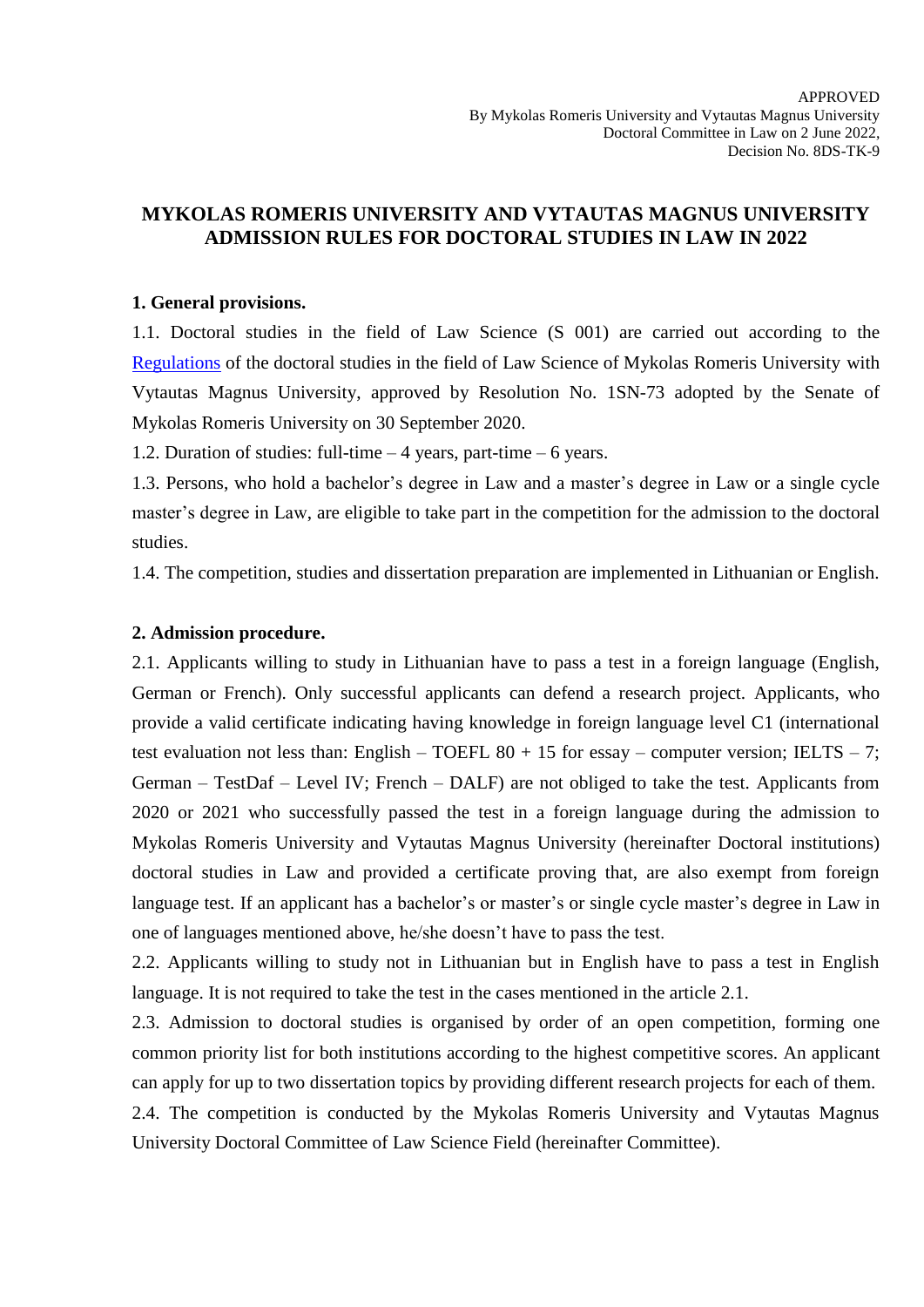#### 2.5. Competitive score (CS) is estimated according to this formula:

### **CS = 0,40\*DC+0,30\*RP+0,15\*GPA+0,15\*SP**

where:

- DC average of scores given for research project defence;
- RP average of assessments for scientific research project;
- GPA grade point average of the marks in annexes/supplements to bachelor's and master's or other diplomas confirming the reward of corresponding qualifications;
- SP points for scientific publications in Law (converted to a ten-point system: the maximum sum of points is equal to 10, other applicants are ranked proportionally).

2.6. Points for each scientific publication in Law are allocated according to the attached table and converted to a ten-point system (Annex 1).

2.7. In the case applicants receive equal scores an applicant with higher scientific publications (in law) score shall be given a priority. In the case applicants receive equal number of scientific publications scores an applicant with higher diploma score shall be given a priority. If in both cases scores are equal an applicant having scientific publications in the chosen topic of research project shall be given a priority.

2.7.1. The average of diploma's supplement is rounded to nearest hundredth part of number.

2.8. Only applicants who submitted the documents specified in the article 3 according to the admission timetable shall be admitted to the competition.

2.9. All applicants must attend a meeting of the Committee (defence of the research project). If, for important objective reasons, the applicant is unable to attend the meeting of the Committee, the Committee may decide to interview the applicant remotely. The applicant must inform the Committee in advance of the existence of important objective reasons why the applicant cannot attend the meeting of the Committee.

2.10. Under important objective circumstances, a meeting of the Committee may also be organized remotely.

2.11. Only those applicants whose scientific research project is evaluated by a final mark (average of RP and DC points) not lower than 7 are eligible for studies in a doctoral programme.

2.12. After the final list of invited candidates is announced, applicants who were not accepted into state-funded study places, but who meet the requirements for doctoral studies, can choose feepaying doctoral study places and study paying a tuition fee set by the institution.

2.13. Candidates invited to doctoral studies sign a bilateral agreement with the doctoral institution. The original admission documents specified in the article 3 must be presented for the verification at the time of signing.

2.14. If, after the admission process is over, there are free study places left, a second round of admission can be organized, which is carried out following the same procedure.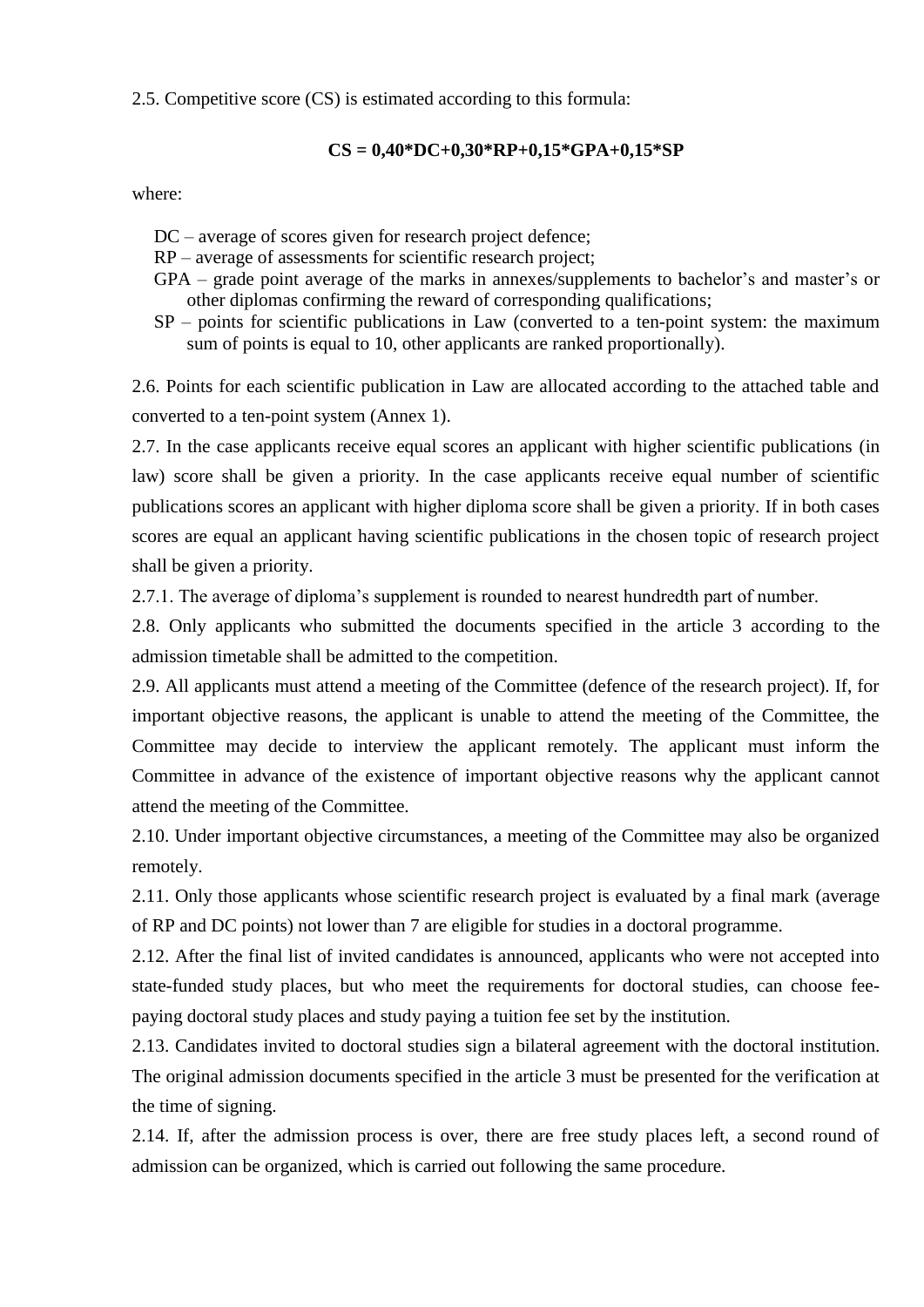### **3. Required documents.**

#### **Documents** \*

- Application (submitted to MRU or VMU);
- One letter of recommendation of a researcher in Law;
- Curriculum vitae (*[Europass](https://europass.cedefop.europa.eu/editors/en/cv/compose)* form);
- Motivation letter (up to 2 pages);
- Copies of diplomas of bachelor's and master's or single cycle master's degrees in Law, supplements;
- Research project (10-20 pages) (electronic version);
- List of applicant's scientific publications (submitted in full bibliographic description) and their copies (submitted together with a copy of journal's cover and contents page); or, if a scientific article is not yet published – a document issued by the editorial board of a scientific journal certifying the acceptance of an article for publication (after the reviewing procedure) and its manuscript (the list is provided as a mandatory document only if the applicant has printed or accepted publications);
- Copy of the passport page containing personal information or copy of the ID card;
- One photo 3x4 cm;
- Copy of the check proving that admission fee paid to MRU or VMU bank account or copies of documents proving that the applicant is exempt from payment of admission fee;
- Copy of documents, proving the change of surname, if not all documents are under the same surname;
- Other documents which an applicant wishes to submit (a certificate indicating having knowledge in foreign language (TOEFL, IELTS) or other documents showing candidate's qualifications).

\* Documents (scanned from the original documents or electronic versions) shall be submitted during the dates listed in the admission timetable:

MRU – by email at  $phd@mruni.eu;$ VMU – [https://epasirasymas.vdu.lt.](https://epasirasymas.vdu.lt/)

# **4. Additional admission rules for foreign applicants and applicants who obtained their degrees abroad.**

4.1. Applicants who obtained bachelor's and master's or single cycle master's degrees not in the Republic of Lithuania should present all documents, indicated in the article 3, and additionally a notarised translation of diplomas and their supplements into the Lithuanian or English language.

4.2. Recognition of qualification acquired abroad is assessed by the Universities when all the required documents are submitted.

4.3. Application form, curriculum vitae, the letter of recommendation, the research project are submitted in Lithuanian or English.

4.4. If scientific publications are not in Lithuanian or English, in the list the titles shall be provided in original language with translation to Lithuanian or English. Copies of the publications can be submitted in other languages if the category of the journal can be assigned on the basis of the copies submitted.

4.5. Applicants taking part in the competition take their responsibility for all travel expenses and documents: passport, visa, temporary residence permit, health insurance etc.

4.6. Applicants who have been admitted to doctoral studies need to obtain a permission for temporary residence in the Republic of Lithuania or a permission to live in the Lithuanian Republic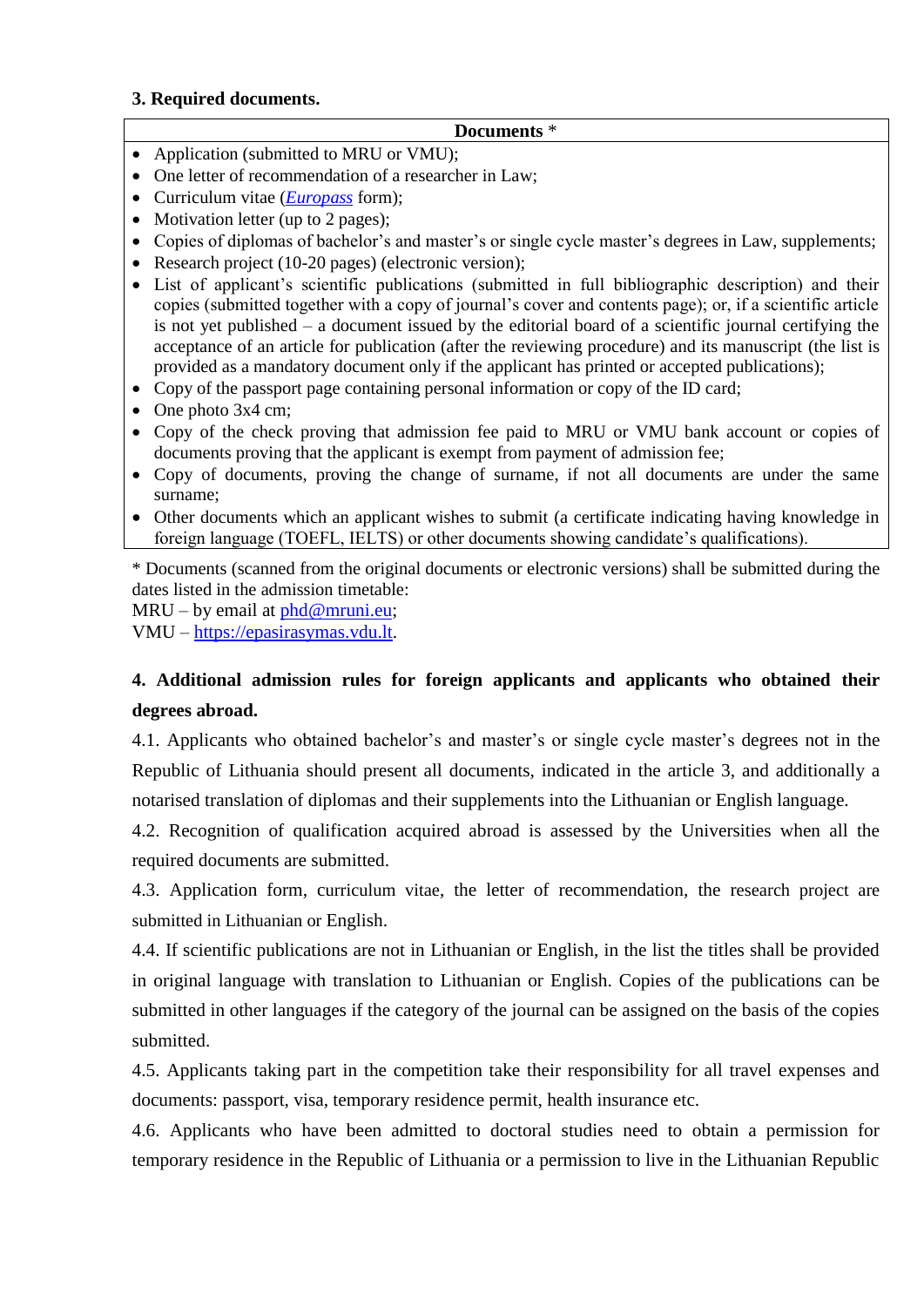as a citizen of the country member of the European Community or have a permission to live in the Lithuanian Republic permanently.

## **5. Procedures for submitting an appeal and its review process.**

5.1. A written appeal must be submitted according to the order described in the Regulations of the doctoral studies in the field of Law Science of Mykolas Romeris University with Vytautas Magnus University.

5.2. Appeals regarding violation of admission rules, argumentation of decision not to accept an applicant to the University, regarding evaluation of the research project, or calculation of admission score must be submitted within 3 working days after announcement of the evaluations or decisions in question. The appeals will be reviewed within 6 working days after their submission.

5.3. No later than 1 working day after the appeal has been reviewed, the appellant is informed about the decision over personal e-mail (provided in the admission documents).

## **6. Application fee.**

6.1. The applicants pay the application fee set by the doctoral institution to which the application is submitted.

6.2. The application fee shall not be reimbursed.

## **7. Annual tuition fee.**

7.1. Each university establishes its annual tuition fee.

7.2. Tuition fee shall be paid within 15 days since the signing of the agreement between a student and the University.

## **8. Contact information.**

## **Mykolas Romeris University**

Social Innovations Doctoral School Didlaukio 55, Room 404 (MRU LAB), Vilnius, Lithuania Tel. +370 5 271 4469, email: [phd@mruni.eu.](mailto:phd@mruni.eu) MRU website: [https://bit.ly/lawphd.](https://bit.ly/lawphd) Admission documents shall be submitted by email at  $phd@mruni.eu$ .

## **Vytautas Magnus University**

Doctoral School Universiteto 8A, Room 203, Akademija, Kaunas district Tel. +370 37 209 815, email: [doktorantura@vdu.lt.](mailto:doktorantura@vdu.lt) VMU website: [https://goo.gl/XtkWfC.](https://goo.gl/XtkWfC) Admission documents shall be submitted at [https://epasirasymas.vdu.lt.](https://epasirasymas.vdu.lt/)

## **9. Further information.**

9.1. In any case, which have not been discussed in the Admission Rules, decisions shall be passed by the Committee.

\_\_\_\_\_\_\_\_\_\_\_\_\_\_\_\_\_\_\_\_\_\_\_\_\_\_\_\_\_\_\_